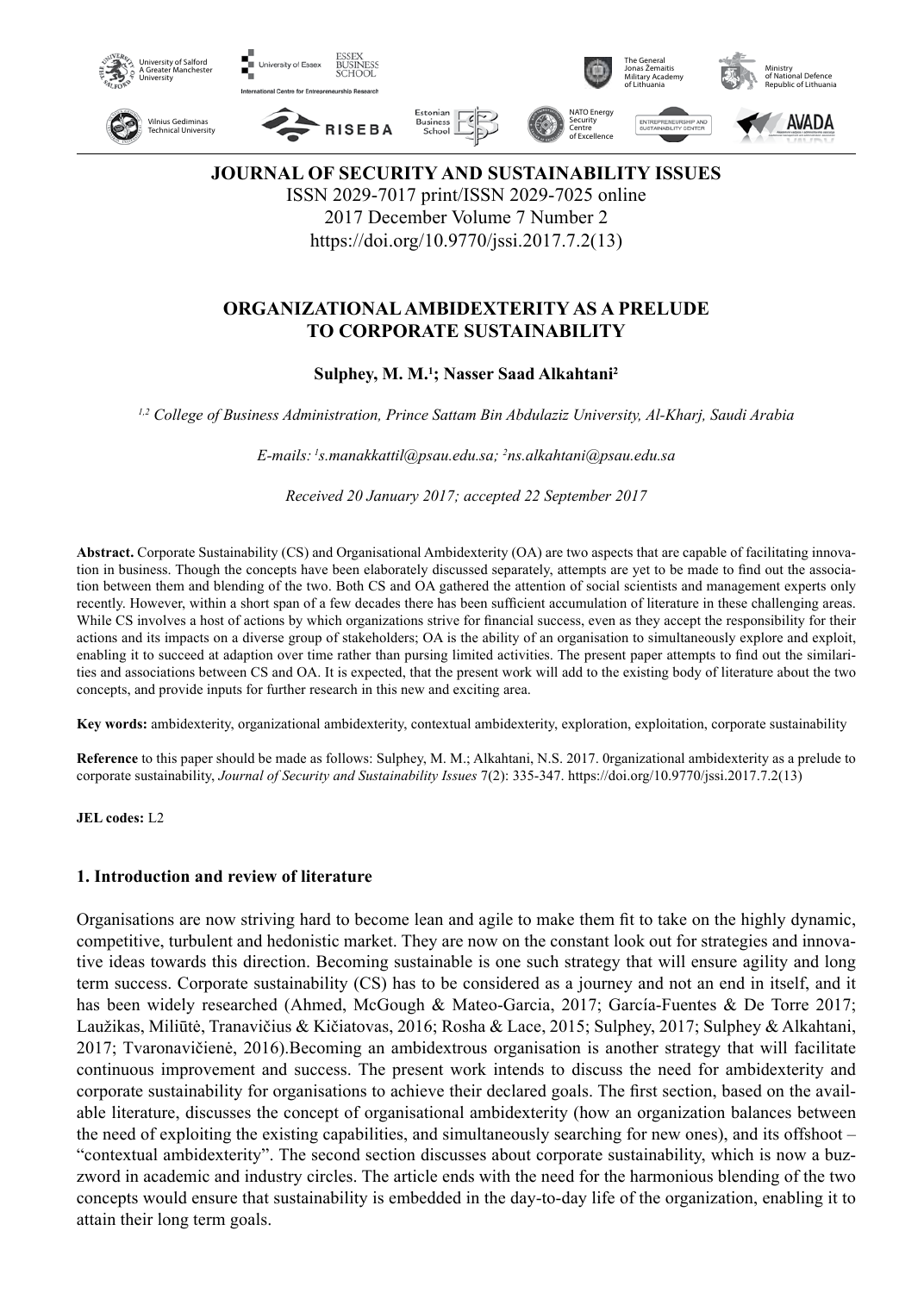# **2. Organisational Ambidexterity (OA)**

In ordinary parlance ambidexterity is "the ability to be skilful and agile at using both hands". Derived from this definition, OA has been an aspect of scholarly discussions for nearly four decades. Since the term ambidexterity is a complex phenomenon, and it signifies different meanings in different functional domains (O'Reilly and Tushman, 2013; Voss and Voss, 2013) and situations, it has been defined, modified and redefined over a period of time. A review of literature shows that references about OA are found as early as in 1976, wherein Duncan (1976) discussed about the concept and stated that the mechanism for managing ambidexterity include "sequential ambidexterity". Thereafter, Abernathy (1978) referred OA as "a firm's ability to be simultaneously efficient and innovative". However, research about OA received a renewed impetus with the publishing of the "seminal work" work of March (1991). In the last few decades, following the work of March (1991), substantial literature have accumulated about OA. However, there seems to be a lack of convergence about the concept. This could be due to the lack of a unified theoretical framework about the concept (Huber, 1991; Yan, Yu & Dong, 2016).

The path breaking work of March (1991) succeeded in identifying "exploration" and "exploitation" as two different activities that lead to OA (Chang, Hughes & Hotho, 2011; Raisch and Birkinshaw, 2008). While exploration, according to March (1991) is exploring novel ideas and opportunities that could foster innovation; exploitation is re-using of the existing resources and knowledge that could result in efficiency. There should be dexterity with respect to exploration and exploitation, as according to Yan, et al, (2016), concentration on either of it would result in disaster. Ever since March (1991) identified the concepts of exploration and exploitation, a number of social scientists and management experts have enriched the literature with their splendid works. The two concepts have been extensively usedin the context of organizational learning (Lavie, Stettner & Tushman, 2010; Raisch & Birkinshaw, 2008; Raisch, Birkinshaw, Probst & Tushman, 2009; Yan, et al, 2016; Strielkowski, 2016). Both these concepts are considered as two fundamentally different activities that require and demand differing resources and attention of mangers (Chang et al., 2011).

As stated earlier, due to the evolving nature of literature about the concept and the absence of a unified theoretical framework, OA has been defined using a host of perspectives. Some such perspectives include organizational learning (March, 1991; Wang & Rafiq, 2009; Yan, et al, 2016), organizational behavior and change management (Tushman & O'Reilly, 1996), innovation management (He & Wong, 2004; Jansen, Van den Bosch & Volberda, 2005, 2006; Andriopoulos & Lewis, 2009), leadership (Jansen et al.; 2008), and a few others (Jurksiene & Pundziene, 2016; Turner, Swart & Maylor, 2013). The importance of OA lies in the fact that is has to "be viewed as a strategic objective, representing the desired "ends" to be achieved via the appropriate "means" or organizational learning processes" (Yan, et al, 2016). In this context it would be ideal to consider a few definitions of OA.

## **3. Defining the concept of OA**

The absence of a unified theoretical framework, as mentioned elsewhere in this work, has made OA to be defined using a host of perspectives and many variants or approaches (Parikh, 2016; Yan, et al, 2016); some of which are contradictory to each other. According to Tushman and O'Reilly (1996) ambidexterity is the ability of organizations to "exploit and explore simultaneously so as to contribute significantly to firm performance". The same authors later redefined the definition as the "ability to simultaneously explore and exploit, enabling a firm to succeed at adaption over time rather than pursing limited activities" (O'Reilly  $\&$  Tushman, 2007). Vera & Crossan (2004) defined OA as "how an enterprise balances the need to exploit existing capabilities and search for new ones". For Rothaermel & Deeds (2004) OA is:

"a dynamic capability by which organizations mobilize, coordinate, and integrate dispersed contradictory efforts, and allocate, combine and recombine resources and assets across differentiated exploratory and exploitive units".

It is also considered as the "organization's ability to simultaneously explore and exploit their internal and external resources to meet today's business needs as well as being adaptive to market changes" (O'Reilly and Tush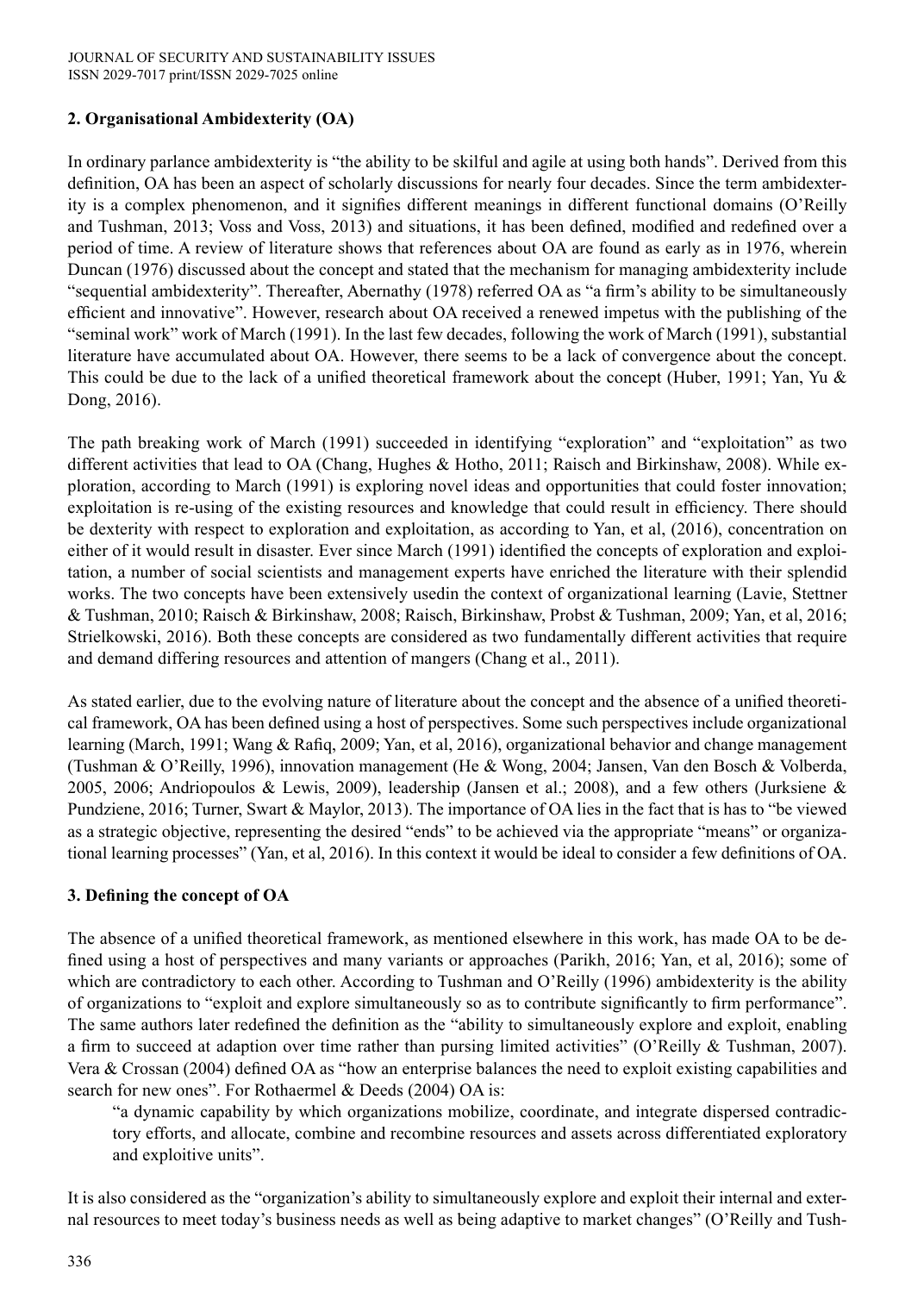man, 2013; Raisch and Birkinshaw, 2008). Kathuria & Konsynski (2012) conceptualized OA as a "higher-order construct" that is composed of explorative and exploitative capabilities.

Parikh (2016) defined it as "ability of organizations to simultaneously pursue contradictory goals". According to Armour (2015) OA is "the ability to focus on and balance the differing strategies of alignment and adaptability with equal success rates". Here the terms "alignment" and "adaptability" have a slightly different meaning from the colloquial ones. Alignment in this context is considered as the maintaining of a certain amount of consistency in all the activities wherein the organization has gained the required competence, and at the same time allowing a certain amount of incremental innovation. It is the coherence towards a common goal, wherein all the activities within the business unit is working in tandem and harmony. As against this, adaptability is the capacity of an organization to quickly realign and reconfigure the activities in the unit so as to meet the dynamic demands and at the same time involve in radical innovation (Gibson & Birkinshaw, 2004). Alignment can be achieved through exploitation, and adaptability through exploration. It is possible to develop OA through encouraging individuals to make their own judgments as to how best they can divide their time between various conflicting demands for the sake of alignment and adaptability (March, 1991). However, according to Yan, et al, (2016), OA evolves over a period of time, as organizations have the necessity to continuously adapt to the highly volatile, uncertain and dynamic environment.

It would now be imperative to know further about the concepts of exploitation and exploration:

1. **Exploitation** attempts to represent aspects like efficiency, productivity, control, and initiating action based on experience. It is also said to be associated with "mechanistic structures" and systems, control and bureaucracy, as well as stable markets and technologies (He & Wong, 2004; Ancona et al., 2001; Lewin et al., 1999). Exploitative activities tend to provide a sort of incremental improvement within the normal routines that are already established in an organization. This activity is capable of contributing to the current operational efficiencies of the organisation and ensuring that there is a stable short-term profitability (March, 1991).

2. **Exploration** is associated with "organic structures" and loose systems, improvisation, greater autonomy and chaos, as well as a sort of emerging markets and technologies (He & Wong, 2004). Exploration is associated with concepts that are likely to contribute towards adaptation, like search and discovery, innovation, and looking ahead for the unknown (O'Reilly & Tushman, 2007). Explorative activities lead to new approaches and ideas and tend to deviate from the current level of operations. They are capable of providing the organization with future opportunities that could be beneficial for long-term profitability (March, 1991).

Based on the above discussions OA can be considered to be the ability of a firm to jointly pursue radical as well as incremental innovation. This is echoed by a number of social scientist and management experts (O'Reilly & Tushman, 2007; Li, Lin & Chu, 2008; Raischet al., 2009; Simsek, Heavey, Veiga & Souder, 2009; Sinha, 2013; Prange & Schlegelmilch, 2010;Mattes & Ohr, 2013; Tushman & O'Reilly, 1996; Vera & Crossan, 2004).

## **4. Theoretical underpinnings**

**Models of ambidexterity.** Organizational ambidexterity is often discussed through two models: *structural ambidexterity* and *contextual ambidexterity*.

1. **Structural ambidexterity (SA)**: Structural ambidexterity facilitates different organizational units to perform separate activities simultaneously (Gibson and Birkinshaw, 2004). Further, the organizational design should be such that it separates the exploitative and explorative activities into distinct organizational units. Each such unit should have distinct and unique competencies, systems, processes, and cultures. All these should strive in the establishment of a planned integration of both exploration and exploitation (Schulze, Heinemann & Abedin, 2008; Benner & Tushman, 2003). Structural ambidexterity should aim at implementing and focusing on alignment as well as adaptation (Birkinshaw & Gibson, 2004). Here the key decisions are taken by the top management.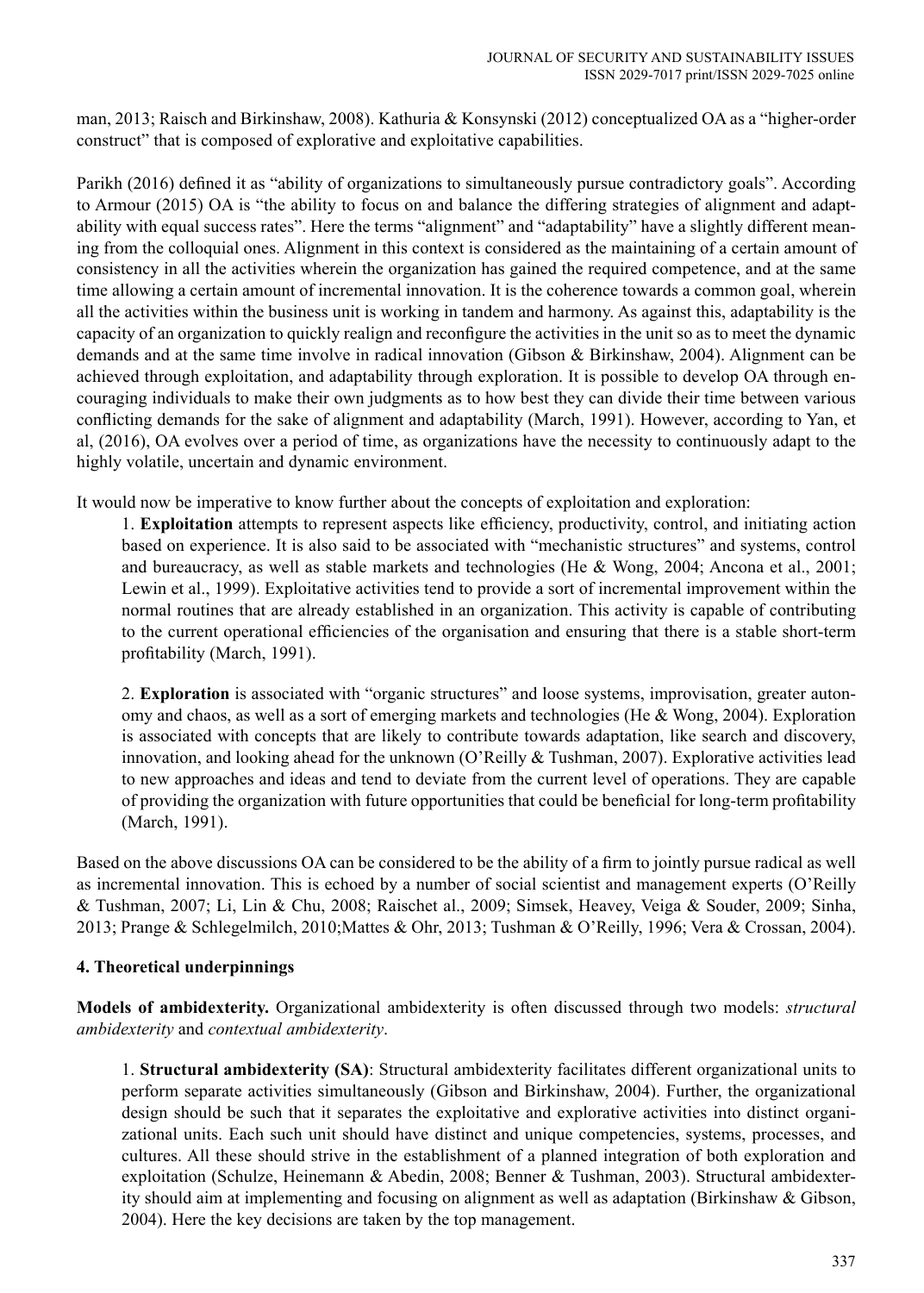2. **Contextual ambidexterity (CA):** CA enables organizations in balancing both exploitative and explorative tasks without separation (Schulze, Heinemann & Abedin, 2008). It encourages organizational members to assign their available time between the various compelling and conflicting demands based on the different systems and processes (Gibson and Birkinshaw, 2004). CA is also considered as interplay of system capacities that help in aligning and adapting the entire business. For the successful accomplishment of tasks, it emphasises mostly on the behavioral capacity of the organization (Gibson & Birkinshaw, 2004). According to them ambidextrous organizations are capable of building high-performing organizational context. This provides employees with the flexibility to use their own judgments for alignment and adaptability, as well as exploitation and exploration. Thus CA facilitates organisations to overcome the so called "structural inertia" (Levinthal & March, 1993), and strive for innovative and superior performance (Tushman & O'Reilly, 1996; Štefko and Steffek, 2017). In CA key decisions are made by the salespeople, the supervisors or the frontline employees.

However, there is another school of thought that states that there are three ways of OA – structural, context, and leadership. While the structural and contextual mechanisms are as per the above discussion, leadership stresses on the definite and compelling responsibility of top management to have a fine balance between exploration and exploitation (Lubatkin, Simsek, Ling & Veiga, 2006). Development of OA is to be organization wide and requires, without exception, the whole hearted engagement of multi-levels of management. This could include the individual, various teams, as well as intra/inter-organizational levels (Yan, et al, 2016).

Now the pertinent question is which of the two is more sustainable. The answer to this question rests in the basic premise of CA. There is no second doubt that CA can be achieved through enabling and encouraging the employees to divide their attention between exploitative and explorative tasks. This challenges the basic concept of SA. Thus, according to Gibson & Birkinshaw (2004) "CA is potentially a more sustainable model". This is because CA enables adaptation across the business unit, and not just the subunits.

From the above discussions it is clear that it is CA that is desirable for any business unit to make it ambidextrous. There are a set of factors or antecedents that influence in developing ambidexterity in any business, and maintaining it at suitable levels. The antecedents of ambidexterity are now discussed. According to Gibson and Birkinshaw (2004) there are four precursors or antecedents of CA, as presented in Table 1.

| No. | <b>Antecedents</b> | <b>Details</b>                                                                                                                                                                                                                                                                                                                                                                                                                                                                                                                                                                                                          |
|-----|--------------------|-------------------------------------------------------------------------------------------------------------------------------------------------------------------------------------------------------------------------------------------------------------------------------------------------------------------------------------------------------------------------------------------------------------------------------------------------------------------------------------------------------------------------------------------------------------------------------------------------------------------------|
|     | Discipline         | Discipline is the standards and culture within the organization that encourage individuals to exceed business<br>expectations (Gibson & Birkinshaw, 2004). A few aspects that contributes towards or facilitate discipline could<br>include:<br>a) clear standards that should spell out the required performance as well as the conduct,<br>b) unambiguous systems that facilitate timely and candid feedback, and<br>c) consistency in the application of standards, performance measures or sanctions                                                                                                                |
| 2   | Stretch            | Stretch involves helping individuals to voluntarily strive for ambitious objectives (Ghoshal & Bartlett, 1994).<br>This could include the developing a "shared ambition", "collective identity", as well as "personal meaning";<br>which could help individuals to contribute in achieving the overall objectives of the organization (Gibson<br>& Birkinshaw, 2004). In such a situation employees have a pristine understanding of how his contribution<br>helps in the overall performance and objectives of the company, whereby he is able to create a sense of shared<br>responsibility and personal involvement. |
| 3   | Support            | The organizational attribute that facilitates individuals to readily access those resources controlled by others is<br>known as support. It also provides the individuals with freedom to utilize these resources for the achievement<br>of achievement of organizational goals (Gibson & Birkinshaw, 2004. This would require the active support of<br>the top management, supportive leaders and a conducive environment (Tushman & O'Reilly, 1997). Support<br>could also include harnessing of the organisational IT systems to increase sharing of knowledge and best<br>practices.                                |
| 4   | Trust              | Trust involves the perception of equity and fairness by the employees of all levels about the top management<br>decisions (Ghoshal & Bartlett, 1994). It could also include the involvement of individuals in those decisions<br>that could affect them. According to Adler, Goldoftas & Levine, (1999), if a high-trust organization is to be<br>developed, there should be the three essential elements of consistency, competency, and congruence.                                                                                                                                                                   |

**Table 1.** Antecedents of Contextual Ambidexterity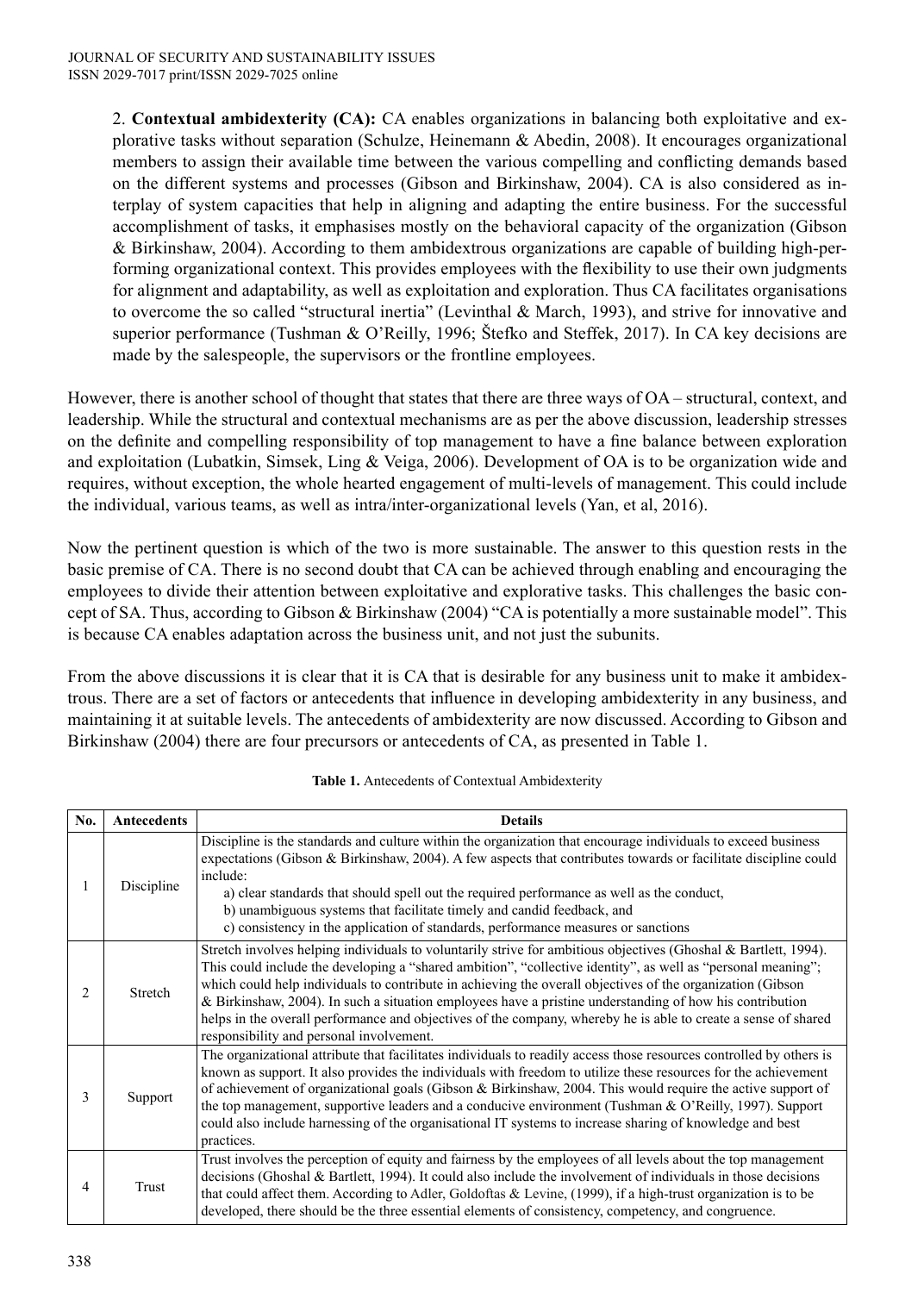The above behaviours coupled with a supportive organisation inspire the individuals to engage in both exploitation and exploration, leading to CA and enhanced performance. All these are achieved through innovations. CA can also be facilitated though the dissemination of information about new practices and processes throughout the length and breadth of the organization, and ensuring that such practices are learned and positively implemented (Napier, Mathiassen & Robey, 2011). According to Rothaermel & Alexandre (2009), CA would help in reducing risks, increasing the competitive advantage; and the resultant higher return-on-investments.

**Need for Ambidexterity.** Ambidexterity is imperative and indispensible for both short-term and long-term success of any organisation (Vera  $& Crossan, 2004$ ), and is positively related to a host of organizational aspects like growth (He and Wong, 2004), innovation (Jansen et al., 2006), financial performance (Gibson and Birkinshaw, 2004), and so forth. It is also considered as an organizational learning process (Huber, 1991; Yan, et al, 2016). This view was also expressed by Raisch et al, (2009) who argued that ambidexterity "is shaped by the co-evolution of learning mechanisms that change, renew, and exploit the knowledge resources of a company". The most beautiful part of OA is that it is in itself ambidextrous and can be built with focus on different domains like individual product, the whole market, as well as the administration of the organisation (O'Reilly & Tushman, 2013; Voss & Voss, 2013). OA has also been found to be associated with firm performance and substantial works have been attempted in this area (Auh & Menguc, 2005; Cao et al., 2009; Ebben & Johnson, 2005; Fu, Ma, Bosak & Flood, 2015; He & Wong, 2004; Jansen et al., 2006, Patel, Messersmith & Lepak, (2013). Fu et al (2015) succeeded in empirically proving that "the more ambidextrous an organization is, the higher the level of performance". All these bring forth, without ambivalence, the need for ambidexterity in organisations.

**Corporate sustainability.** Sustainability is a topic that has been extensively researched (Korauš, Kaščáková, Parová&Veselovská, 2017; Sulphey, 2017; Sulphey & Alkahtani, 2017). Specific areas researched include innovation (Ahmed, McGough & Mateo-Garcia, 2017; Barberis, Roncallo & Traverso, 2017; García-Fuentes& De Torre 2017; Laužikas, Miliūtė, Tranavičius & Kičiatovas, 2016; Mouraud 2017; Rosha & Lace, 2015; Tvaronavičienė, 2016), employer branding (Bendaravičienė, 2017); business models (Prause, 2015); social entrepreneurship (Sulphey & Alkahtani, 2017); environmental safety (Sulphey, 2017);behavioural pattern (Rosha  $& Lace, 2015$ ; and so forth.

Though "Sustainability" became a buzzword after the Rio Conference, the focus towards "Corporate sustainability" (CS) got initiated only in the Mid 90s (Dyllick & Hockerts, 2002). Since then CS has been gaining increased focus and attention in management literature (Jurigová, Tučková & Kuncová, 2016; Priess, Rajnoha, Losert, Vogel & Teufel, 2017; Schaltegger & Burritt, 2005; Sulphey & Alkahtani, 2017; Moneva, Archel & Correa, 2006; Moneva & Ortas, 2010).CS involves a host of actions by which organizations strive for financial success, even while accepting responsibility for their actions and its impacts on a diverse group of stakeholders. According to the International Corporate Sustainability Barometer – ICSB (2013), CS "implies that economic, environmental and social aspects are simultaneously integrated into a company's conventional management activities."It is also considered as the discipline "by which companies align decision-making about the allocation of capital, product development, brand and sourcing with the principles of sustainable development, in a resource-constrained world" (Global Association of Corporate Sustainability Officers, 2011).

CS emerged due to the understanding among corporate that they need to adapt themselves with urgency to meet the dynamic and hedonistic global environmental. In business organizations sustainability includes both operational and strategic dimensions. Further, sustainability has the unique advantage of providing the managements with vital information that could help in identifying and developing innovative processes and products that could add to shareholder value. CS should also be such that shareholder value is impacted as a result of risks that are associated with social and environmental issues, as much as the strategic and operational issues. The ICSB (2013) is of the opinion that CS, in addition to helping the organisation to attain sustainable development, contributes in directing the society and economy towards this.

CS can occur as a result of both Push and Pull factors (Babiak & Trendafilova 2011; Ditlev-Simonsen & Midttun 2011; Moneva & Ortas 2010). While Push factors include striving for organisational legitimacy through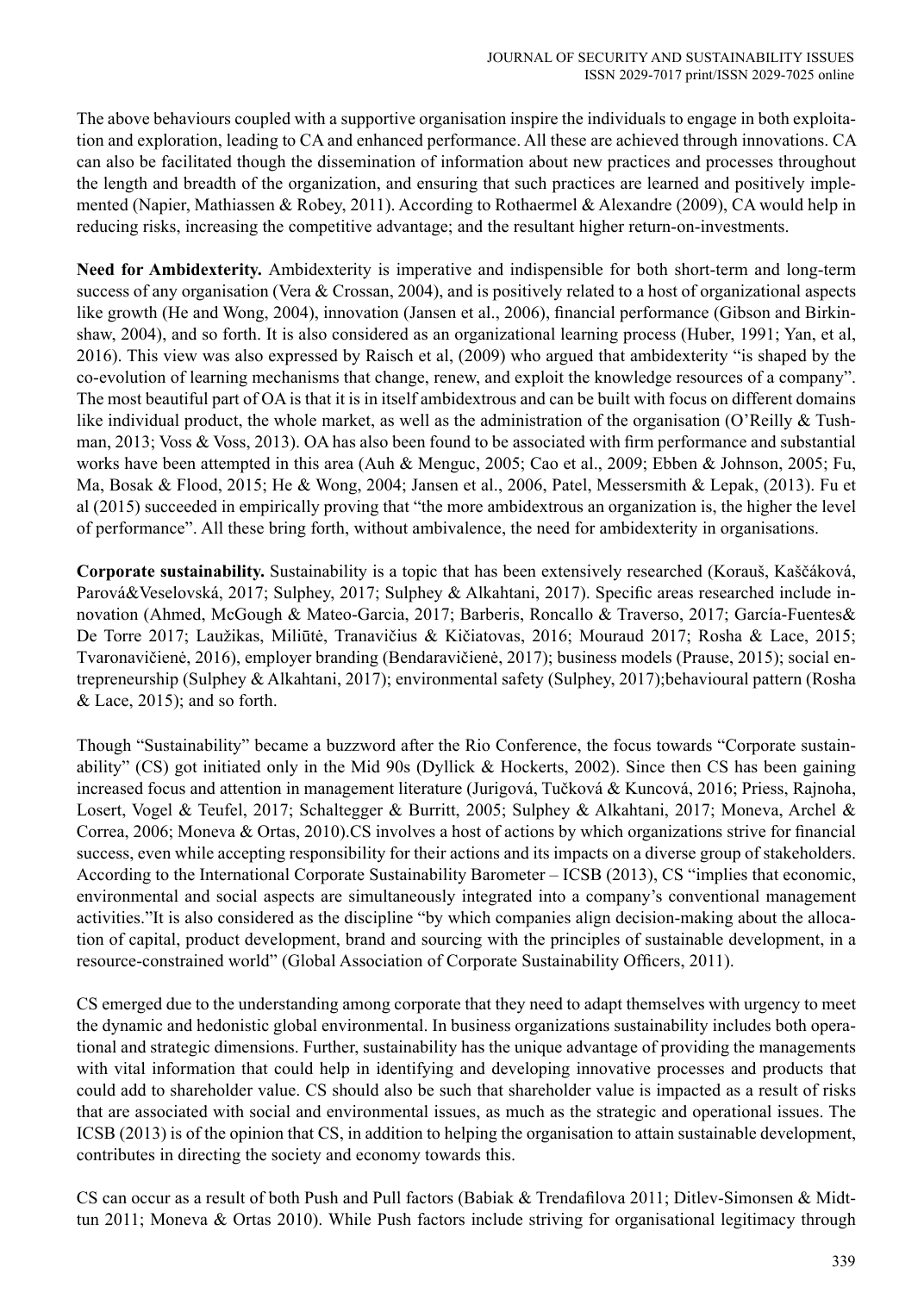sustainability-related Governmental rules and regulations as well as pressure from various stakeholders; Pull factors include the incentives offered by the customers and investors to the organisation in the form of market success. The benefits of CS are manifold. In addition to delivering internal motives of sustainability like efficiency improvement and enhanced employee motivation, CS also has certain external motives like achieving legitimacy, as well as market success (Bansal & Roth 2000; Epstein 2008).

For developing CS, the company needs to link environmental and social components to strategic, operational and economic success. It should also integrate its deep engagement towards sustainability into its core business. This integration would require the active support and involvement of the whole organisation (ICSB, 2013). Without this support and involvement, CS will remain a mirage. A model that spells out the components of CS is presented in Table 2.

| No             | <b>Components</b> | <b>Description</b>                                                                                                                                                                                                                                                                                                                                                                                                                                                                                                                                                                                                                                                                                                                                                                                                                                                                                                                                                  |
|----------------|-------------------|---------------------------------------------------------------------------------------------------------------------------------------------------------------------------------------------------------------------------------------------------------------------------------------------------------------------------------------------------------------------------------------------------------------------------------------------------------------------------------------------------------------------------------------------------------------------------------------------------------------------------------------------------------------------------------------------------------------------------------------------------------------------------------------------------------------------------------------------------------------------------------------------------------------------------------------------------------------------|
| 1              | Economic          | The economic component involves the ability of a corporate to survive and thrive through operations that<br>fully internalize all relevant costs. It should also provide for appropriate responses towards predictable<br>and unpredictable future events. The component should include prudent financial planning and the use<br>of appropriate risk management systems so that the continued ability to operate profitably is assured. A<br>sustainable corporation is also transparent in its operations with respect to all its stakeholders.                                                                                                                                                                                                                                                                                                                                                                                                                   |
| $\overline{2}$ | Environmental     | This is the ability of the corporate to produce goods and services with zero ecological impact. Towards<br>this the corporate should use processes and systems that are non-polluting, conserves energy and natural<br>resources, ensure safety and health of workers and other stakeholders. It should also have a firm commitment<br>towards its customers and the communities. Other commitments to the environment include implementing<br>pollution prevention and control practices; use of recycled, non-polluting and non-toxic input materials<br>wherever possible; and using safe and recyclable products for packing.                                                                                                                                                                                                                                                                                                                                   |
| 3              | Social            | The Corporation should assure opportunities for all stake holders to fully participate in all activities, benefits<br>and the process of decision-making. It should assign adequate value to capital (both human and natural) and<br>involve in all round productivity improvements. It should also strive to enhance social security and contact<br>rather than consumption. In terms of employment, sustainable corporates should allow more people to enjoy<br>satisfying employment and financial wellbeing.                                                                                                                                                                                                                                                                                                                                                                                                                                                    |
| 4              | Operational       | In terms of operational component, the corporate should incorporate all round efficiencies and effectiveness in<br>its objectives, structure and activities. Trouble free systems that facilitate monitoring and measuring activities<br>and outputs that are capable of providing necessary feedback for continuous improvement should be in place.<br>The communication system of the corporate should be such that it assures hassle free internal knowledge of<br>its performance, and maintains harmony with stakeholders, customers and communities.                                                                                                                                                                                                                                                                                                                                                                                                          |
| 5              | Strategic         | The corporate has to adopt only such business strategies and activities that are capable of meeting its present<br>needs; while protecting, sustaining and enhancing the human and environmental factors that will assure<br>continued future performance. For this it should have a management that is capable of understanding and<br>embracing corporate values, and providing the required leadership and vision that can inspire performance<br>and investor confidence. It should only select and focus on such products that meet the current and future<br>needs of a broad array of customers and stakeholders. The strategic component should also consider aspects<br>like where to manufacture, how the operations are to be conducted, the market where the products is to be<br>sold, the suppliers that can facilitate current and future needs, as well as the vendors who would be capable of<br>providing cost-effective equipments and services. |

**Table 2.** Components of Corporate Sustainability

CS cannot be achieved by a single body or stakeholder in isolation. SD is a pervasive system-wide philosophy to which all stakeholders and participants must subscribe. Only through this could it be possible to meet the current needs without compromising the ability of future generations to meet their own.

**Need for CS.** A couple of decades back the concept of sustainability was considered to be an expensive inconvenience or a luxury by many corporate. Now sustainability is an absolute necessity for existence and survival. Sustainability is an imperative and now forms the core of the corporate strategy. Any business to be successful and to attain sustainable growth must have the quality of being inclusive, and make real contributions to the all round development of the respective communities within which they operate.

CS is a two way process, and it also has the capability of creating a positive halo about the company amongst the members. It also develops the right attitude among the members so that the demands and expectations of custom-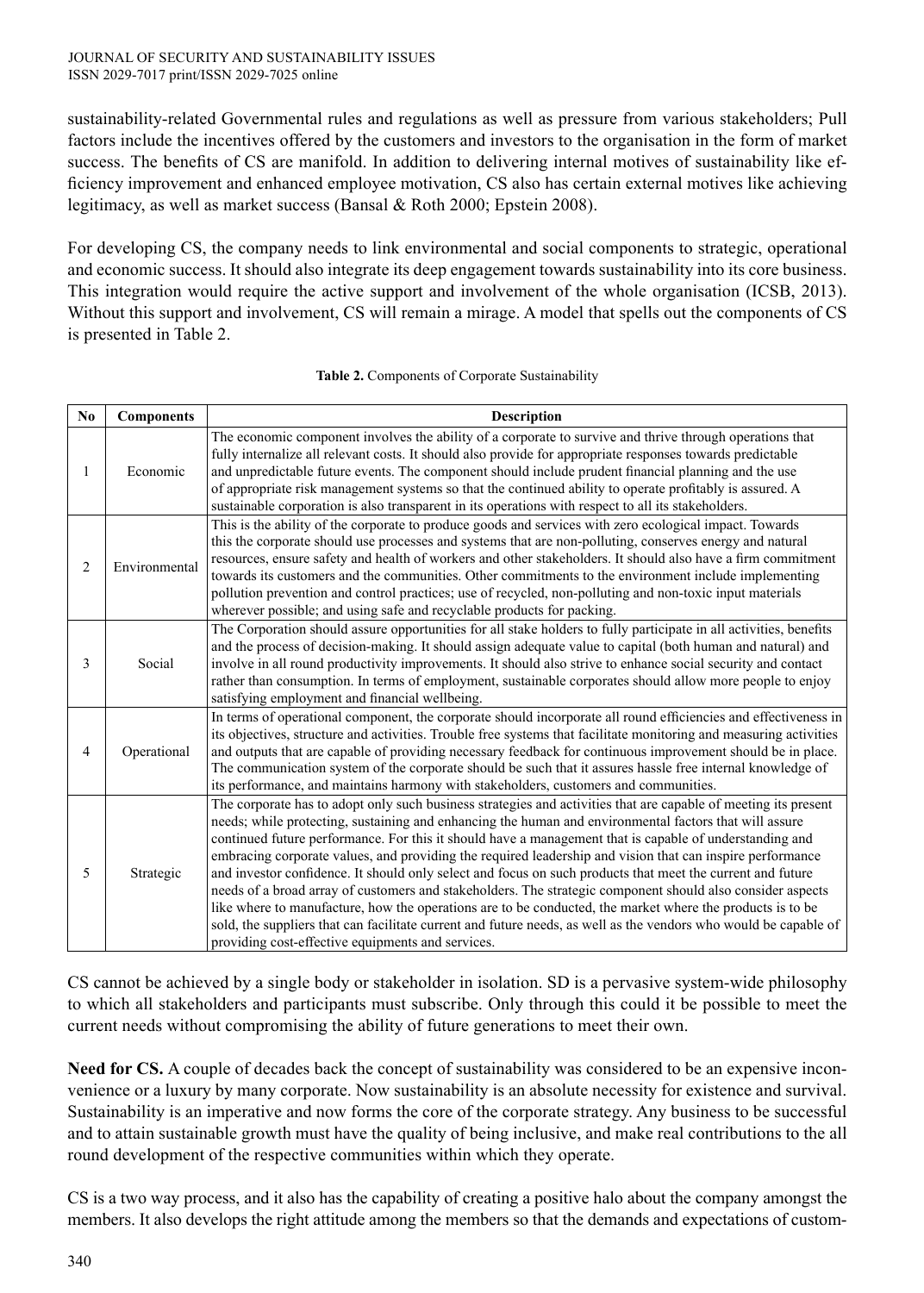ers and other stakeholders are met in the required manner. Further, CS should not be relegated to the periphery, but should be brought to the forefront and considered as an indispensible and integral part of a company's core business (Porter & Kramer 2006; Schaltegger, Lüdeke-Freund & Hansen, 2012; Fedorko, et al. 2017). Sustainability should be part of corporate DNA, as it has the capability of offering a competitive advantage and acts as a differentiator. It covers a broad spectrum of aspects like innovation, business ethics, corporate social performance, global corporate citizenship, and stakeholder management. These aspects would help in creating a culture of sustainability that begins with staff, transcending all the levels of the organization. Each and every member of the organization should understand the meaning of sustainability and its importance; as it influences aspects like reputation, brand, product innovation and the different dimensions of relationships with the stakeholders.

All these presents the strong case that real benefits will accrue to the organization only though a rigorous form of performance thorough innovation. This would require all-round proactive changes in the processes coupled with a management philosophy that is long-term in nature. Hence there is a need to redesign the production and delivery process through developing, acquiring and implementing modern technologies, so that the required economic advantages against competitors are delivered. This can be accomplished only through a band of dedicated and innovative minds. This presents the definite need for OA in general and CA in particular. Another aspect that presents a strong case for CA can be derived from the so called "cornerstones" of CS.

**Cornerstones of CS.** If CS is to be a reality, there is a need to change the corporate mindset. CS strategies need to initiate innovation across the organization, and it should be viewed as a journey, rather than an end in itself. A brief journey down the history will show that successful corporate' are those who have radically altered their business models through innovative approaches. For this they require a leadership that challenges status quo, initiates change, and guides by example. It should also be seen that the intended changes percolate down to all levels of organization, including other stakeholders. Thus to achieve CS the following cornerstones, as presented in Table 3 are indispensible.

| $\mathbf{N}\mathbf{0}$ | Cornerstones   | <b>Description</b>                                                                                                                                                                                                                                                                                                                                                                                                                                                                                                                                                                                                                                                                                                                                                                                                                                             |
|------------------------|----------------|----------------------------------------------------------------------------------------------------------------------------------------------------------------------------------------------------------------------------------------------------------------------------------------------------------------------------------------------------------------------------------------------------------------------------------------------------------------------------------------------------------------------------------------------------------------------------------------------------------------------------------------------------------------------------------------------------------------------------------------------------------------------------------------------------------------------------------------------------------------|
|                        | Innovation     | Innovation is discovering new ways of value creation. Employees are often classified as innovators and<br>implementers. Innovators are those who do things differently. They seek new ways of doing, and break the<br>rules or past practices to solve problems. Implementers prefer to work within the existing rules, 'do the right<br>things', represent <i>status quo</i> , and serve important roles in the company.<br>In the present fiercely competitive world, for any organization to survive, grow and succeed; it should depend<br>on developing innovative technologies, products and services. In any successful organization, innovation is a<br>sustainable and on-going process. Further, an innovative organization must be fluid, biological and organic in                                                                                 |
|                        |                | nature. This is absolute necessity to foster creativity, and is vital for the success for any organization.                                                                                                                                                                                                                                                                                                                                                                                                                                                                                                                                                                                                                                                                                                                                                    |
|                        | Engagement     | Today all business operations face a wider range of stakeholder expectations and higher levels of public<br>scrutiny. The corporate strategies are put to strict scrutiny regarding definitions and executions by the<br>governments, capital markets, financial institutions, consumers, and employees. The corporates require a<br>holistic approach to engage the various stakeholders in sustainability related governance issues. Engaging<br>various stakeholders on sustainability issues should be considered a strategic necessity by the companies.<br>The stakeholders can be engaged at the corporate, project/site or at specific issues levels. For each level of<br>engagement, with active support and participation of the senior management, the companies need to identify<br>specific sustainability risks and deal with it appropriately. |
|                        | Transparency   | In the present corporate world, the objective of business community is not merely limited to making profits.<br>Investors and stakeholders are deeply interested in knowing how the profits are made. Increased consciousness<br>among the public and stringent government regulations are leading to all round demands for transparency<br>in operations. These requirements of the internal and external stakeholders have compelled the corporates<br>to bring in a paradigm shift towards being transparent in all their activities. To achieve this transparency<br>organizations involve in measuring and reporting sustainability performances. This transparency could<br>enhance operational efficiency, improve brand positioning, and above all develop market leadership                                                                           |
|                        | Accountability | If CS is to be successful, it requires the active participation of the senior management. They have the<br>responsibility to see that all the relevant decisions are taken in a timely and orderly manner. Further, the<br>evaluation of all sustainability issues should be done at the Board level. Further, successful governance<br>requires the translation of sustainability performance goals into executive targets is an accepted norm in the<br>present scenario. Attempts towards this end should have the quality of being wholehearted and orderly.                                                                                                                                                                                                                                                                                               |

#### **Table 3.** Cornerstones of CS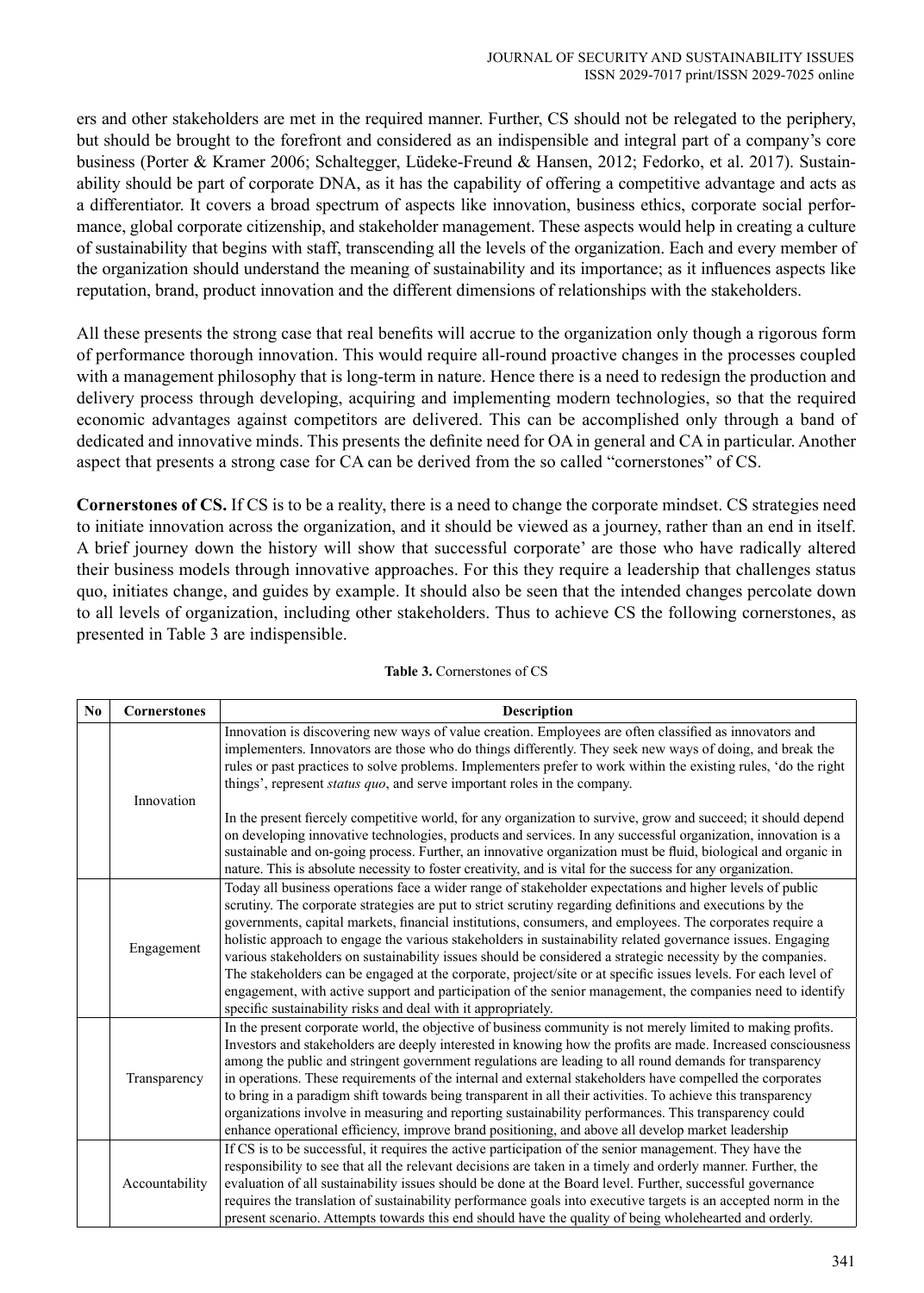The organization should have the culture wherein people are free to discuss contrarian views, clash of ideas are encouraged, and a there is a positive mindset to accept dissent. It should also be borne in mind that dissent is capable of acting as a value enhancer. Diversity and differences can facilitate in the generation of ideas and stimulation of innovation. Synergy between members and team work occurs only if they are open towards each other. This could be facilitated by disclosure, which is a prerequisite for mutual trust and a key to successful team work. Certain other integral factors include transparency in operations, as well as responsibility and accountability towards all stakeholders. Reporting is expected to cover economic, social and environmental dimensions.

From the foregone discussion, it can very well be inferred that sustainability is a journey, and not a destination. It demands organisations to have a cycle of continual improvement, and be clear about the journey. There should be clarity of mind regarding the strategies to be adopted – be it safeguarding the market position, responding to competition, creating value as the market matures, or deciding on the changes required in supply chain. There should also be clarity about the cost of not developing a sustainability strategy. To make all these aspects a reality there is a definite and clear need to have innovation in all spheres of the organisation. Herein arises the role of ambidexterity, or more precisely CA. There is a definite paucity of literature connecting the concepts of OA and CS. Raisch et al, (2009) touched upon it when he proposed OA as a solution that is capable of delivering sustainable competitive advantage. The present work intends to fill this major gap in management literature.

**A word of caution.** Before going into the business case for CA, there is a definite need to have a word of caution about CS. Despite all the favourable aspects about CS, it should be borne in mind that no organization can afford to move ahead under the premise that success will invariably follow sustainability. There is always a challenge on the part of the corporates to be cautious and watch for signs to the contrary, and utilize those signs as a catalyst for the required positive change. Thus corporates must be capable of taking themselves on the illuminating journey of sustainability, instinctively and intuitively grasping mismatches that may crop up in the process. This will help in connecting the entire band of stakeholders with their strategy.

**Business Case for CA.** It is common knowledge that sustainability is a prelude to innovation and aids business competitiveness. If the innovations are to be sustainable, there is a definite need for the following ingredients, which are indispensible:

1. **Value creation**: Innovative ideas by itself are of no use unless they are capable of adding value to the respective organisations. Innovation should be such that it creates value, and simultaneously stimulates survival and growth of the organization. A corporate to be successful should cultivate appropriate creative and innovative ideas that could have the potential of adding value – both long term and short term.

2. **Dynamism**: Innovation to be successful should be a dynamic process that is capable of sustaining itself. In the process of innovation all the stakeholders must be included, taking concerted efforts to see that none are left out. Thus should be borne out of the realization that creativity and innovation can come from anybody.

3. **'Out of the box thinking':** Innovation should help the human resources to broaden their perspective and think 'out of the box' and be creative in all aspects. This would enable them in overcoming their ego and the inculcation of a feeling that there are definetly other and better ways of conducting business. In a creative organization, people are being led rather than being managed.

For these to happen there should be both exploitation and exploration. While the former provides incremental improvement, the later deviates from current level of operations and result in new operations. However, a compelling problem that is often faced by organisations is the trade-off between exploitation and exploration. This occurs due to scant top managerial interest and attention, coupled with scarcity ofvarious resources. It is strongly argued that concentration on either of the two could wreck havoc resulting in disaster to the organization. This "singular focus" is also fraught with a form of overt aggressiveness (Auh & Menguc, 2005; March, 1991), which again could invariably be detrimental. Another problem that is observed is that at times organizations over-emphasize on exploitation without due importance to exploration. According to March (1991) this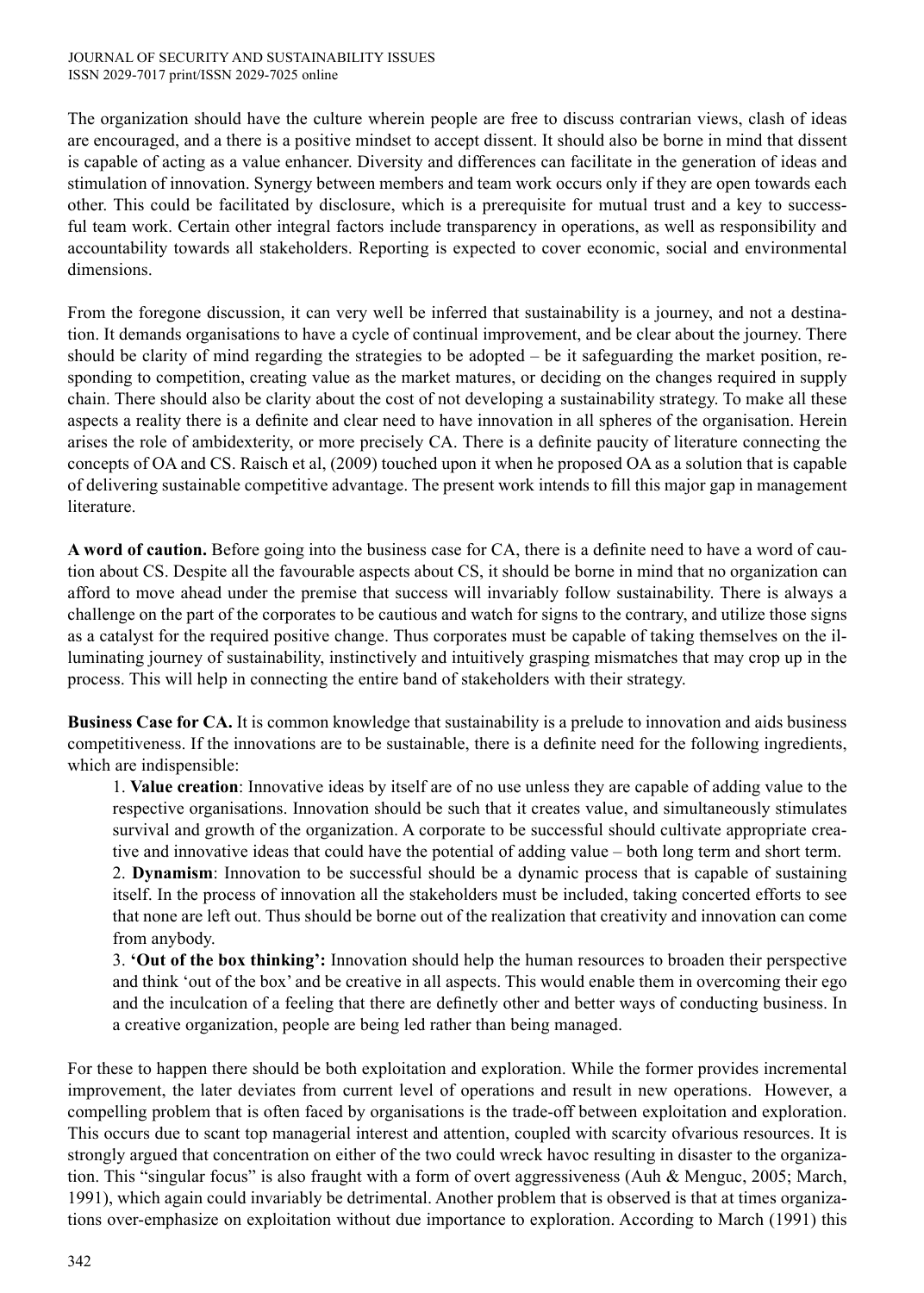imbalance could be self-destructive to the organisation. This self-destruction could occur because there is the possibility of organizations getting "trapped" in obsolescence, losing the golden opportunity to lead in future markets. Conversely, if an organization indulges in endless exploration, it could have to face considerable uncertainties, and ultimately exhaust the available scarce resources (Auh and Menguc, 2005). Thus, OA can be developed only through gaining, developing and sustaining the competitive advantage.

**Business case for CS.** Substantial literature exists with respect to societal and market-relevant drivers that are linked to the business cases for sustainability (Steger 2004; Schaltegger & Lüdeke-Freund 2012; Schaltegger et al. 2012). They include internal drivers like efficiency and employee motivation, and external drivers like reputation and revenue. For a business that focuses on CS, all the corporate functions, both internal and external will be challenged to contribute towards sustainability. Further, when companies consider sustainability as an integral and indispensable part of their strategic and operational planning, there are ample scope for vast business opportunities and changes in their processes, products and services (Schaltegger & Wagner, 2011).

### **Conclusion**

From the foregone conclusion, it can very well be inferred that there are substantial amount of overlapping between the concepts of CA and CS; or rather each one seem to complement and aid the other. Innovation, engagement, transparency, etc. form the cornerstone of both the concepts. If both of them are suitably and harmoniously blended, it will definitely go a long way in making 'sustainability sustainable' and for delivering manifold benefits to all stakeholders. This could facilitate driving a bottom line strategy that can reduce costs; a top line strategy that broadens consumer base; as well as a talent strategy that attracts, retains, develops and galvanizes employees, customers and the society. This is also capable of providing insights about cost reduction and optimization. Further, measuring the various sustainability factors and lacing them with CA for the purpose of decision-making would ensure that sustainability is embedded in the day-to-day life of the organization. This will help corporate become ambidextrous and taking themselves on the illuminating journey of sustainability, instinctively grasping mismatches that may crop up in the process. This will also help in connecting and taking along the entire band of stakeholders with their strategy.

There is no doubt that a contextually ambidextrous organisation will be sustainable; and sustainability will help in making an organisation in attaining contextual ambidexterity. Both CA and CS are bi-directional and mutually exclusive in nature. Further, the complementarities of OA and CS are definite to present a promising direction for future research works. The present study has also helped in extending the knowledge about the mediating role that ambidexterity plays in the attainment of sustainability. There is a definite need for further exploration, both theoretically and empirically in identifying and linking the two concepts so that organisations can be made to face the ever increasing challenges in the present day competitive and hedonistic markets. At present there exist only few empirical works about OA and its relationship with other concepts. The present work, despite its inherent limitations of being conceptual in nature is expected to be of guidance for further exploration in this evolving and promising area of management. It is expected that more scholarly examination will be undertaken in this highly potential area.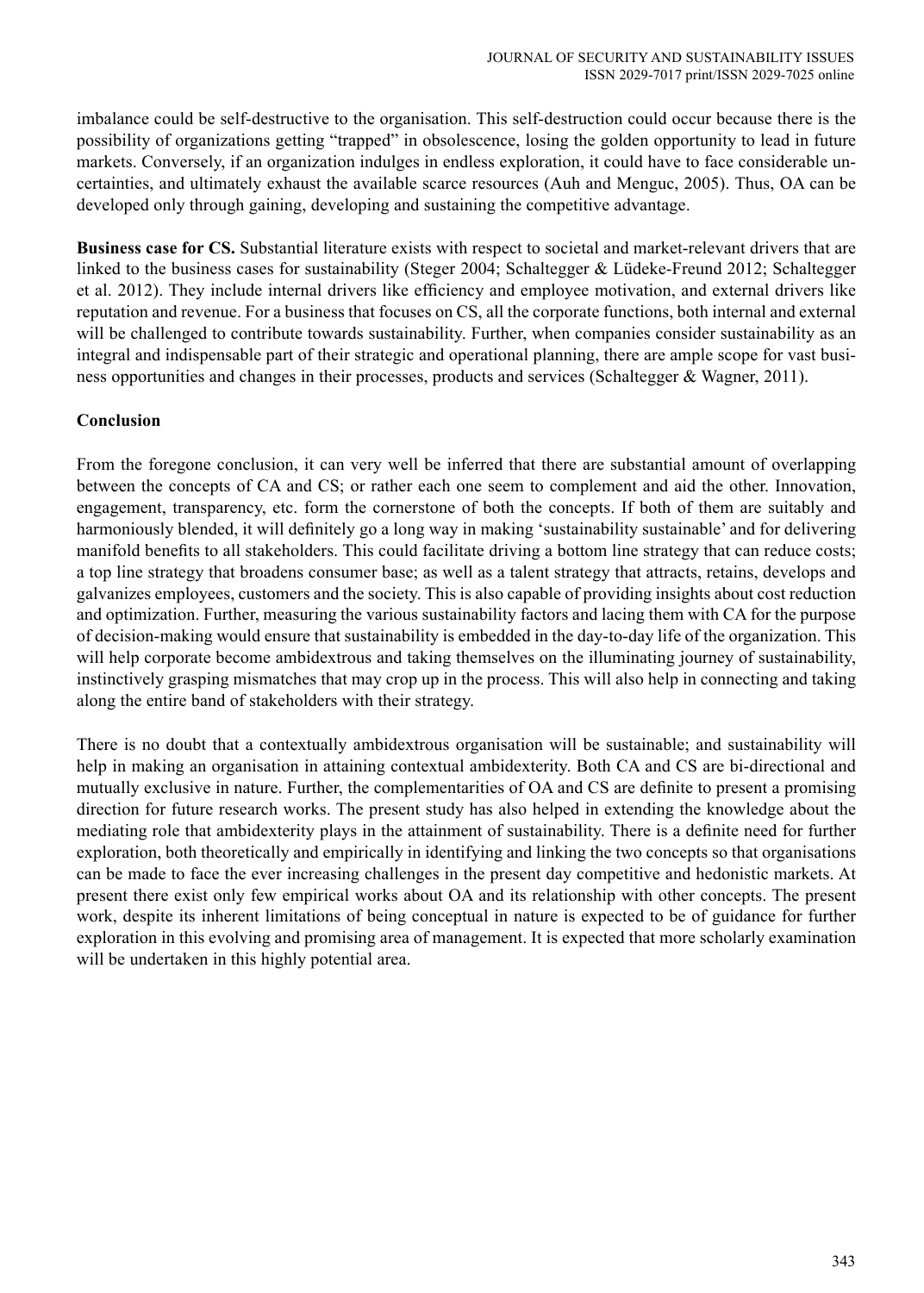### **References**

Abernathy, W. J. (1978). *The productivity dilemma*, Baltimore: Johns Hopkins University Press.

Adler, P. S.; Goldoftas, B.; Levine, D. I. (1999). Flexibility versus efficiency? A case study of model changeovers in the Toyota production system. *Organization Science, 10*, 43-68. https://doi.org/10.1287/orsc.10.1.43

Ahmed, A.; McGough, D.; Mateo-Garcia, M. (2017). Testing innovative technologies for retrofitting: Coventry University as a living lab, Entrepreneurship and Sustainability Issues, 4(3), 257-270. http://dx.doi.org/10.9770/jesi.2017.4.3S(2)

Andriopoulos, C.; Lewis, M. W. (2009). Exploitation-exploration tensions and organizational ambidexterity: managing paradoxes of innovation. *Organization Sience*, 20(4), 696-717.https://doi.org/10.1287/orsc.1080.0406

Armour, A. F. (2015). *Achieving Contextual Ambidexterity through the Implementation of High Performance Work Systems (HPWS).* Dissertation, Georgia State University, 2015. Available at http://scholarworks.gsu.edu/bus\_admin\_diss/55

Auh, S.; Menguc, B. (2005). Balancing exploration and exploitation: The moderating role of competitive intensity. *Journal of Business Research*, 58(12), 1652-1661. http://doi.org/10.1016/j.jbusres.2004.11.007

Babiak, K.; Trendafilova, S. (2011). CSR and environmental responsibility: motives and pressures to adopt green management practices, *Corporate Social Responsibility and Environmental Management,* 18(1), 11–24. http://hdl.handle.net/2027.42/79421

Bansal, P.; Roth, K. (2000). Why Companies Go Green. A Model of Ecological Responsiveness. *The Academy of Management Journal*, 43(4), 717–736. https://www.jstor.org/stable/1556363?seq=1#page\_scan\_tab\_contents

Barberis, S.; Roncallo, F.; Traverso, A. (2017). Towards innovative district energy management: a case study with stochastic renewable generators, Entrepreneurship and Sustainability Issues, 4(3), 294-309. http://dx.doi.org/10.9770/jesi.2017.4.3S(5)

Bendaravičienė, R. (2017). Towards sustainable organization: integrative conceptual model for employer branding, *Journal of Security and Sustainability Issues* 6(4), 649–662. http://doi.org/10.9770/jssi.2017.6.4(10)

Benner, M. J.; Tushman, M. L. (2003). Exploitation, exploration, and process management: The productivity dilemma revisited. *Academy of Management Review, 28*, 238-256. http://www.business.uzh.ch/professorships/som/stu/Teaching/FS10/MA/som/Benner\_Tushman 2003 expl lead.pdf

Birkinshaw, J.; Gibson, C. (2004). Building ambidexterity into an organization. *MIT Sloan Management Review, 45,* 47-55.

Cao, Q.; Gedajlovic, E.; Zhang, H. (2009). Unpacking organizational ambidexterity: dimensions, contingencies, and synergistic effects. *Organization Science,* 20(4), 781-796. http://www.sfu.ca/~erg/research/ambidexterity.pdf

Chang, Y. Y.; Hughes, M.; Hotho, S. (2011). Internal and external antecedents of SMEs' innovation ambidexterity outcomes. *Management Decision*, 49(10), 1658-1676. https://doi.org/10.1108/00251741111183816

Ditlev-Simonsen, C.D.; Midttun, A. (2011). What Motivates Managers to Pursue Corporate Responsibility? A Survey among Key Stakeholders. *Corporate Social Responsibility and Environmental Management,* 18(1), 25–38. http://hdl.handle.net/11250/293433

Duncan, R. B. (1976). The ambidextrous organization: designing dual structures for innovation. in Kilmarm, R.H., Pondy, L.R. and Slevin, D. (Eds), The *Management of Organization Design: Strategies and Implementation*, North Holland, New York, NY.

Dyllick, T & Hockerts, K. (2002). Beyond the business case for corporate sustainability, *Business strategy and the environment,* 11(2), 130-141. http://dx.doi.org/10.1002/bse.323

Ebben, J. J.; Johnson, A. C. (2005). Efficiency, flexibility, or both? Evidence linking strategy to performance in small firms. *Strategic Management Journal*, 26(3), 1249-1259.

Epstein, M.J. (2008). *Making Sustainability Work. Best Practices in Managing and Measuring Corporate Social, Environmental, and Economic Impacts*. Sheffield: Greenleaf https://www.bkconnection.com/static/Making\_Sustainability\_Work\_2nd\_EXCERPT.pdf

Fedorko, R.; Bačík, R.; Keruľová, V. (2017). The analysis on the importance of the reputation management in relation to e-commerce subjects. *Polish Journal of Management Studies*, 15(1), 48-56. http://doi.org/10.17512/pjms.2017.15.1.05

Fu, N.; Ma, Q.; Bosak, J.; Flood, P. (2015). Exploring the relationships between HPWS, organizational ambidexterity and firm performance in Chinese professional service firms. *Journal of Chinese Human Resource Management,* 6(1), 52-70. https://doi.org/10.1108/ JCHRM-09-2014-0029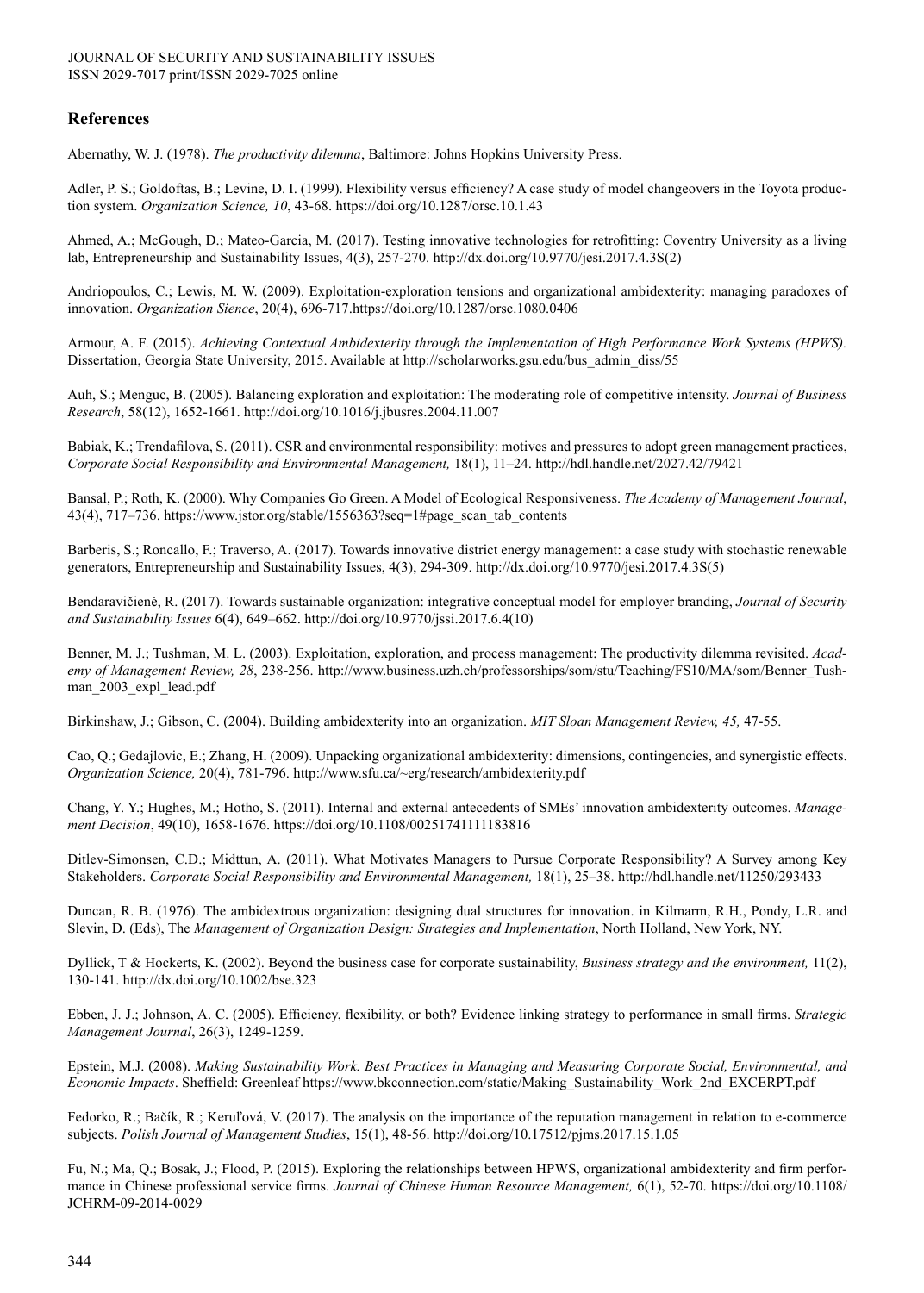García-Fuentes, M. A. & de Torre, C. (2017). Towards smarter and more sustainable regenerative cities: the REMOURBAN model, *Entrepreneurship and Sustainability Issues,* 4(3), 328-338. http://dx.doi.org/10.9770/jesi.2017.4.3S(8)

Gibson, C. B.; Birkinshaw, J. (2004). The antecedents, consequences, and mediating role of organizational ambidexterity. *The Academy Of Management Journal, 2,* 209 -225. http://faculty.london.edu/jbirkinshaw/assets/documents/Role\_of\_organisational\_ambidexterity. Academy of management.2004.pdf

Ghoshal, S.; Bartlett, C.A. (1997). *The individualized corporation: A fundamentally new approach to management.*Harper Business.

Global Association of Corporate Sustainability Officers (GACSO) (2011). *Defining and developing the corporate sustainability professional – the practitioners' view*. Version 1. Available at http://www.gacso.org/Resources/Documents/defining%20the%20corporate%20 sustainability%20professional.pdf

He, Z. L.; Wong, P. K. (2004). Exploration vs exploitation: an empirical test of the ambidexterity hypothesis. *Organization Science*, 15(4), 481-494. https://doi.org/10.1287/orsc.1040.0078

Huber, G. P. (1991). Organizational learning: the contributing processes and the literatures. *Organization Science*, 2(1), 88-115. https://doi.org/10.1287/orsc.2.1.88

International Corporate Sustainability Barometer (2013). Center for Sustainability Management e.V., Leuphana Lüneburg, Germany: University Lüneburg.

Jansen, J. J. P.; Van den Bosch, F. A. J.; Volberda, H. W. (2005). Exploratory innovation, exploitative innovation, and ambidexterity: the impact of environmental and organizational antecedents. *Schmalenbach Business Review*, 57, 351-363.

Jansen, J. J. P.; Van den Bosch, F. A. J.; Volberda, H. W. (2006). Exploratory innovation, exploitative innovation, and performance: effects of organizational antecedents and environmental moderators. *Management Science*, 52(11), 1661-1674.

Jansen, J. J. P.; George, G.; Van den Bosch, F. A. J.; Volberda, H.W. (2008). Senior team attributes and organizational ambidexterity: the moderating role of transformational leadership. *Journal of Management Studies*, 45(5), 982-1007.

Jurigová, Z.; Tučková, Z.; Kuncová, M. (2016). Economic sustainability as a future phenomenon: moving towards a sustainable hotel industry, *Journal of Security and Sustainability Issues*, 6(1), 103–112. http://dx.doi.org/10.9770/jssi.2016.6.1(7)

Jurksiene, L & Pundziene, A. (2016). The relationship between dynamic capabilities and firm competitive advantage: The mediating role of organizational ambidexterity, *European Business Review,* 28(4), 431-448, https://doi.org/10.1108/EBR-09-2015-0088

Kathuria, A.; Konsynski, B. R. (2012). *Juggling paradoxical strategies: the emergent role of IT capabilities.* Thirty third International Conference on Information Systems, Orlando, FL, December 16-19.

Korauš, A.; Kaščáková, Z.; Parová, V.; Veselovská, S. (2017). Sustainable economic development through human resource management: social intelligence of managers and performance. *Journal of Security and Sustainability Issues,* 6(3): 457–477. http://dx.doi. org/10.9770/jssi.2017.6.3(11)

Laužikas, M.; Miliūtė, A.; Tranavičius, L.; Kičiatovas, E. (2016). Service Innovation Commercialization Factors in the Fast Food Industry, *Entrepreneurship and Sustainability Issues,* 4(2), 108-128. http://dx.doi.org/10.9770/jesi.2016.4.2(1)

Lavie, D.; Stettner, U. & Tushman; M. L. (2010). Exploration and exploitation within and across organizations. *The Academy of Management Annals*, 4, 109-155.

Levinthal, D. A.; & March, J. G. (1993). The myopia of learning. *Strategic Management Journal, 14*, 95–112.

Li, C.R.; Lin, C.J.; Chu, C.P. (2008). The nature of market orientation and the ambidexterity of innovations. *Management Decision*, 46(7), 1002-1026.

Lubatkin, M. H.; Simsek, Z.; Ling, Y. & Veiga, J. F. (2006). Ambidexterity and performance in small-to medium-sized firms: the pivotal role of top management team behavioral integration. *Journal of Management*, 32(5) 646-672.

March, J. G. (1991). Exploration and exploitation in organizational learning. *Organization Science, 1*, 71-84.

Mattes, F. and Ohr, R. C. (2013). Balancing innovation via organizational ambidexterity – Part 3. *Innovation Management Online Concepts*, available at: www.innovationmanagement.se/2014/03/12/balancing-innovation-via-organizational-ambidexterity-part-3/.

Mouraud, A. (2017). Innovative time series forecasting: auto regressive moving average vs deep networks, *Entrepreneurship and Sustainability Issues*, 4(3), 282-293. http://dx.doi.org/10.9770/jesi.2017.4.3S(4)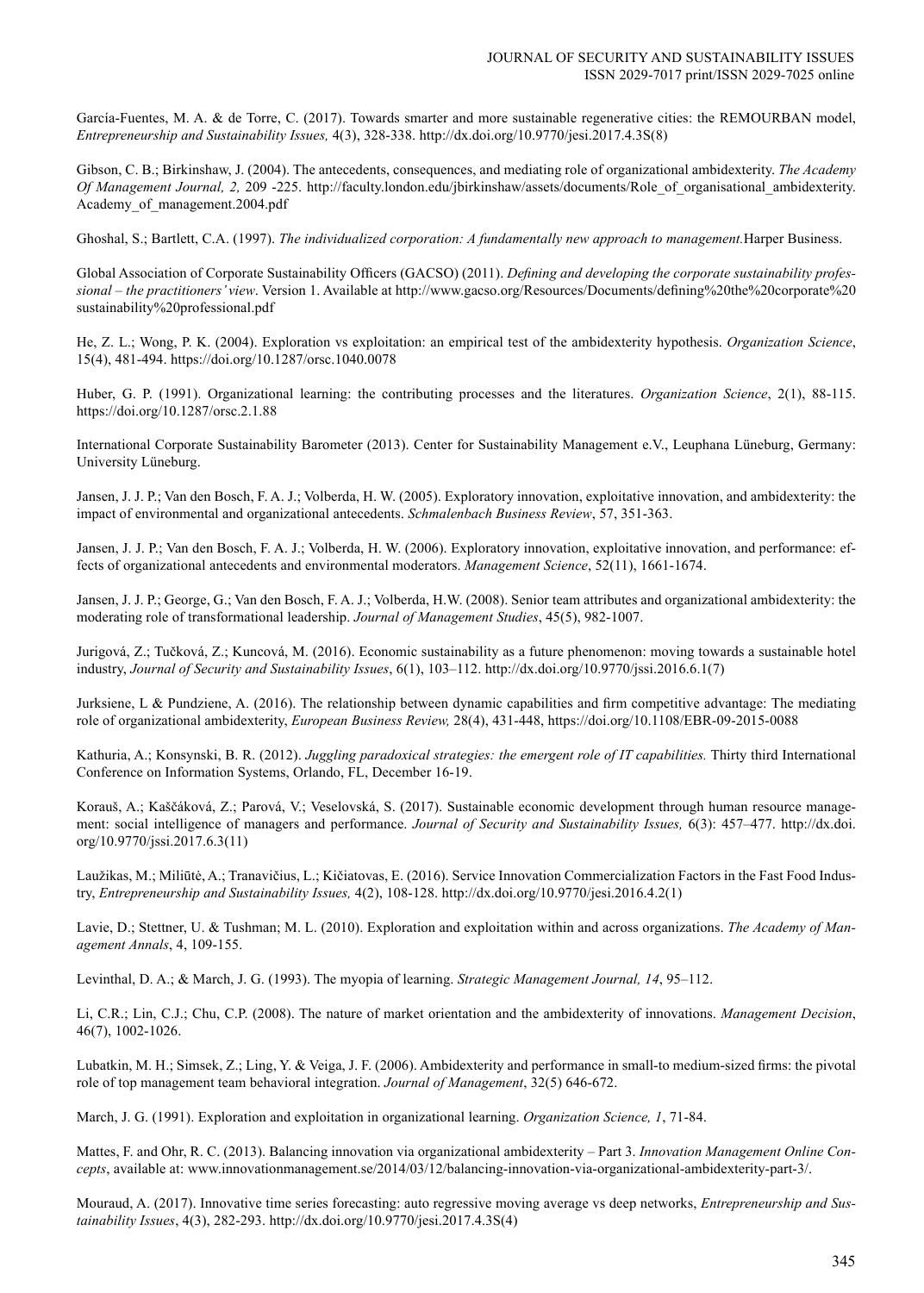Moneva, J. M.; Archel, P.; Correa, C. (2006). GRI and the camouflaging of corporate unsustainability. *Accounting Forum*, 30(2), 121–137.

Moneva, J. M.; Ortas, E. (2010). Corporate environmental and financial performance: a multivariate approach. *Industrial Management & Data Systems,* 110(2), 193–210.

Napier, N. P.; Mathiassen, L.; Robey, D. (2011). Building contextual ambidexterity in a software company to improve firm-level coordination. *European Journal of Information Systems, 20*, 674-690.

O'Reilly III, C.; Tushman, M. (2007). *Ambidexterity as a Dynamic Capability: Resolving the Innovator's Dilemma,* Research Paper No. 1963, Research Paper Series, Stanford Graduate School of Business.

Parikh, M. (2016). Move over Mintzberg, let adhocracy give way to ambidexterity, *Management Decision*, 54(5), 1047-1058, https:// doi.org/10.1108/MD-07-2014-0483

Patel, P.; Messersmith, J.; Lepak, D. (2013). Walking the tightrope: an assessment of the relationship between high-performance work systems and organizational ambidexterity. *Academy of Management Journal*, 56(5), 1420-1442.

Porter, M. E.; Kramer, M. R. (2006): Strategy & Society. The Link between Competitive Advantage and Corporate Social Responsibility, *Harvard Business Review,* 84(12), 78–92.

Prange, C.; Schlegelmilch, B. B. (2010). Heading for the next innovation archetype? *Journal of Business Strategy*, 31(1), 46-55

Prause, G. (2015). Sustainable business models and structures for industry 4.0, *Journal of Security and Sustainability Issues,* 5(2), 159-169. https://doi.org/10.9770/jssi.2015.5.2(3)

Priess, P.; Rajnoha, R.; Losert, S.; Vogel, S.; Teufel, H. (2017). Sustainable real estate development and its implications on investment: Statistical relations on the case from Austria, *Journal of Security and Sustainability Issues,* 6(3), 419–434. http://dx.doi.org/10.9770/ jssi.2017.6.3(8)

Raisch, S.; Birkinshaw, J. (2008). Organizational ambidexterity: antecedents, outcomes and moderators. *Journal of Management*, 34(3), 375-409.

Raisch, S.; Birkinshaw, J.; Probst, G.; Tushman, M. L. (2009). Organizational ambidexterity: balancing exploitation and exploration for sustained performance. *Organization Science*, 20(4), 685-695.

Rosha, A.; Lace, N. (2015). Sustainable development and behavioural patterns: to innovations through coaching. *Journal of Security and Sustainability Issues,* 5(2), 171-180. https://doi.org/10.9770/jssi.2015.5.2(4)

Rothaermel, F. T.; Alexandre, M. T. (2009). Ambidexterity in technology sourcing: The moderating role of absorptive capacity. *Organization Science, 20*, 759-780.

Rothaermel, F. T.; Deeds, D. L. (2004). Exploration and exploitation alliances in biotechnology: a system of new product development. *Strategic Management Journal*, 25(3), 201-221.

Schaltegger, S.; Burritt, R. (2005). *Corporate Sustainability*. In: Folmer, H. & Tietenberg,T. (Eds.): International Yearbook of Environmental and Resource Economics 2005/2006. A Survey of Current Issues; Cheltenham: Edward Elgar, 185-222.

Schaltegger, S.; Lüdeke-Freund, F. (2012). *The "Business Case for Sustainability" Concept: A Short Introduction*. Lüneburg: Centre for Sustainability Management

Schaltegger, S.; Lüdeke-Freund, F.; Hansen, E.G. (2012). Business Cases for Sustainability: The Role of Business Model Innovation for Corporate Sustainability, *International Journal of Innovation and Sustainable Development*, 6(2), 95–119.

Schaltegger, S.; Wagner, M. (2011). Sustainable Entrepreneurship and Sustainability Innovation. Categories and Interactions, *Business Strategy and the Environment,* 20(4), 222–237.

Schulze, P.; Heinemann, F.; Abedin, A. (2008). Balancing exploitation and exploration. *Academy of Management Annual Meeting Proceedings*, 1-6.

Simsek, Z.; Heavey, C.; Veiga, J. F.; Souder, D. (2009). A typology for aligning organizational ambidexterity's conceptualizations, antecedents, and outcomes. *Journal of Management Studies*, 46(5), 864-894

Sinha, S. (2013). *Managing ambidexterity in growth phase of start-up firms.* Unpublished PhD thesis, Indian Institute of Management, Ahmedabad.